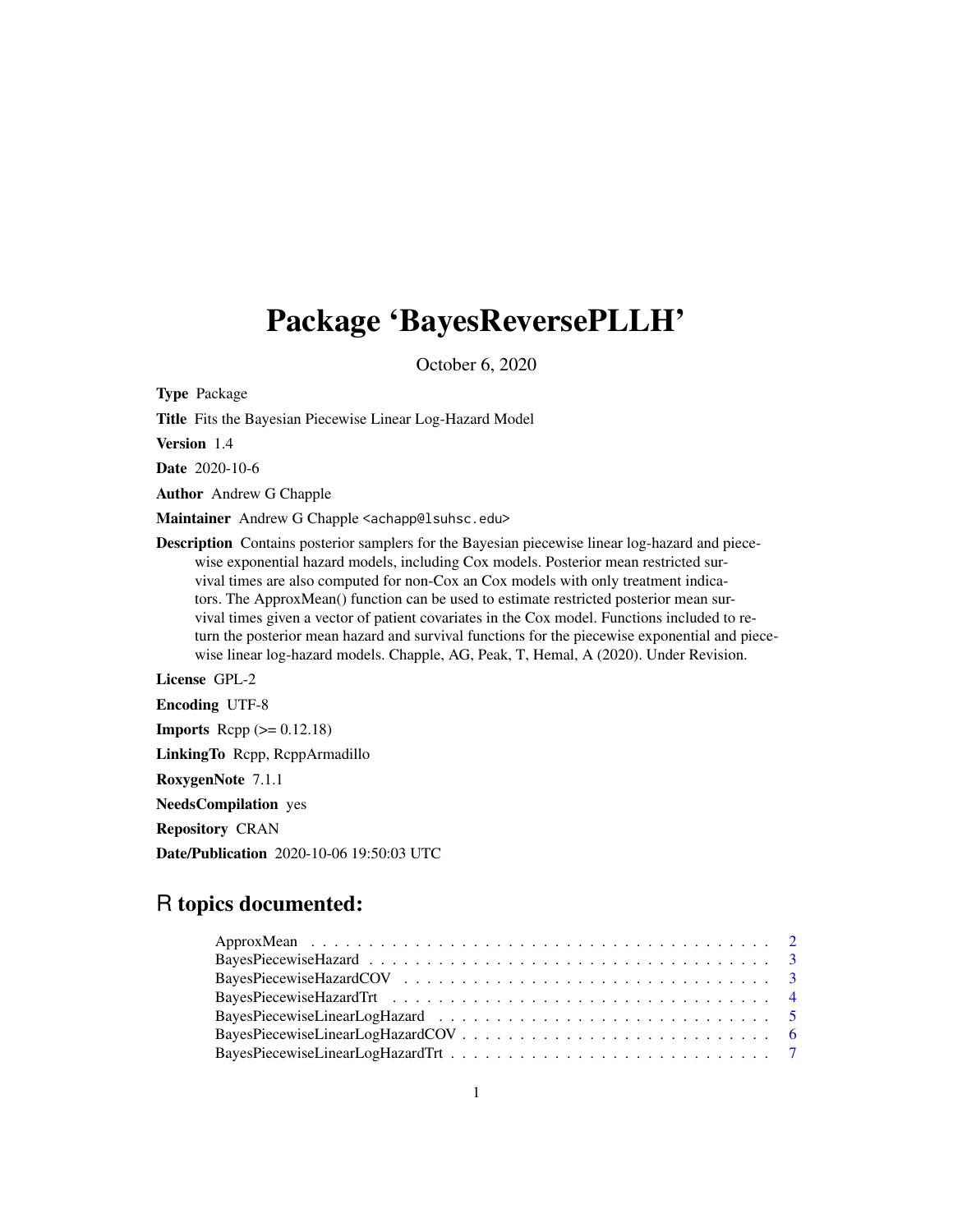## <span id="page-1-0"></span>2 ApproxMean

#### **Index** [12](#page-11-0)

| ApproxMean | Returns the approximate restricted posterior mean survival for the |
|------------|--------------------------------------------------------------------|
|            | PLLH model.                                                        |

## Description

Uses a grid and parameter values to approximate the restricted posterior mean survival for the PLLH model using the integral of the survival function.

## Usage

ApproxMean(Y, s, lam, J)

## Arguments

|     | Sequence from 0.01 to the maximum observed event time used to compute the        |
|-----|----------------------------------------------------------------------------------|
|     | approximate restricted mean survival time. Smaller spaced sequences results in   |
|     | better approximation but longer computation time.                                |
|     | Vector of split points. The first and last entries must be 0 and max $(Y)$ .     |
| lam | Vector of log-hazard values at each split point location. Must be same length as |
|     | S.                                                                               |
|     | Number of split points.                                                          |
|     |                                                                                  |

## Value

Returns the approximate restricted posterior mean survival time for the PLLH model.

#### Examples

```
##Generate Data
Y1=rweibull(100,4,1)
##Create sequence from (0,max(Y1)) for approximation
Y=seq(.01,max(Y1),.01)
##Parameters used to approximate the mean
s=c(0,1,max(Y1))
lam=c(-2,0,-2)
J=1ApproxMean( Y, s, lam, J)
```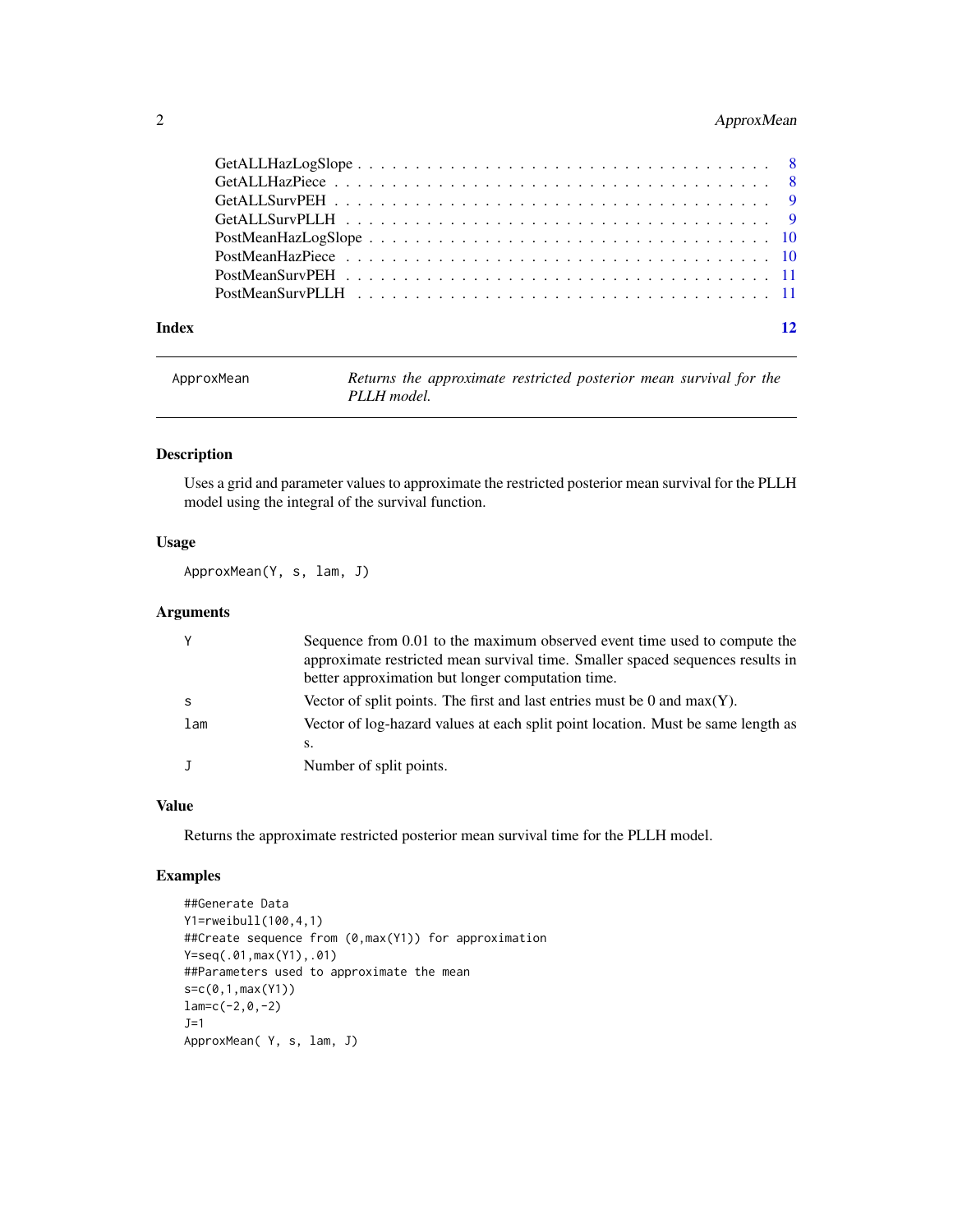<span id="page-2-0"></span>BayesPiecewiseHazard *Samples from the PEH model without covariates.*

#### Description

Samples from the Piecewise Exponential Hazard (PEH) model and returns a list containing posterior parameters and posterior restricted mean survival.

#### Usage

BayesPiecewiseHazard(Y, I1, Poi, B)

#### Arguments

| Υ   | Vector of event or censoring times. |
|-----|-------------------------------------|
| T 1 | Vector of event indicators.         |
| Poi | Prior mean number of split points.  |
| R   | Number of iterations for MCMC.      |

#### Value

Returns a list containing posterior samples of (1) the split point locations, (2) the log-hazards at each split point, (3) the number of split points, (4) the variance parameter for the log-hazard values, (5) the posterior mean restricted survivial time.

## Examples

```
##Generate Data
Y=rweibull(20,4,1)
I=rbinom(20,1,.5)
##Hyperparameter for number of split points
Poi=5
##Number of iterations for MCMC
B=200
BayesPiecewiseHazard( Y, I, Poi, B)
```
BayesPiecewiseHazardCOV

*Samples from the PEH Cox model with a patient covariate vector.*

#### Description

Samples from the Piecewise Exponential Hazard (PEH) Cox model with a patient covariate vector and returns a list containing posterior parameters and posterior restricted mean survival.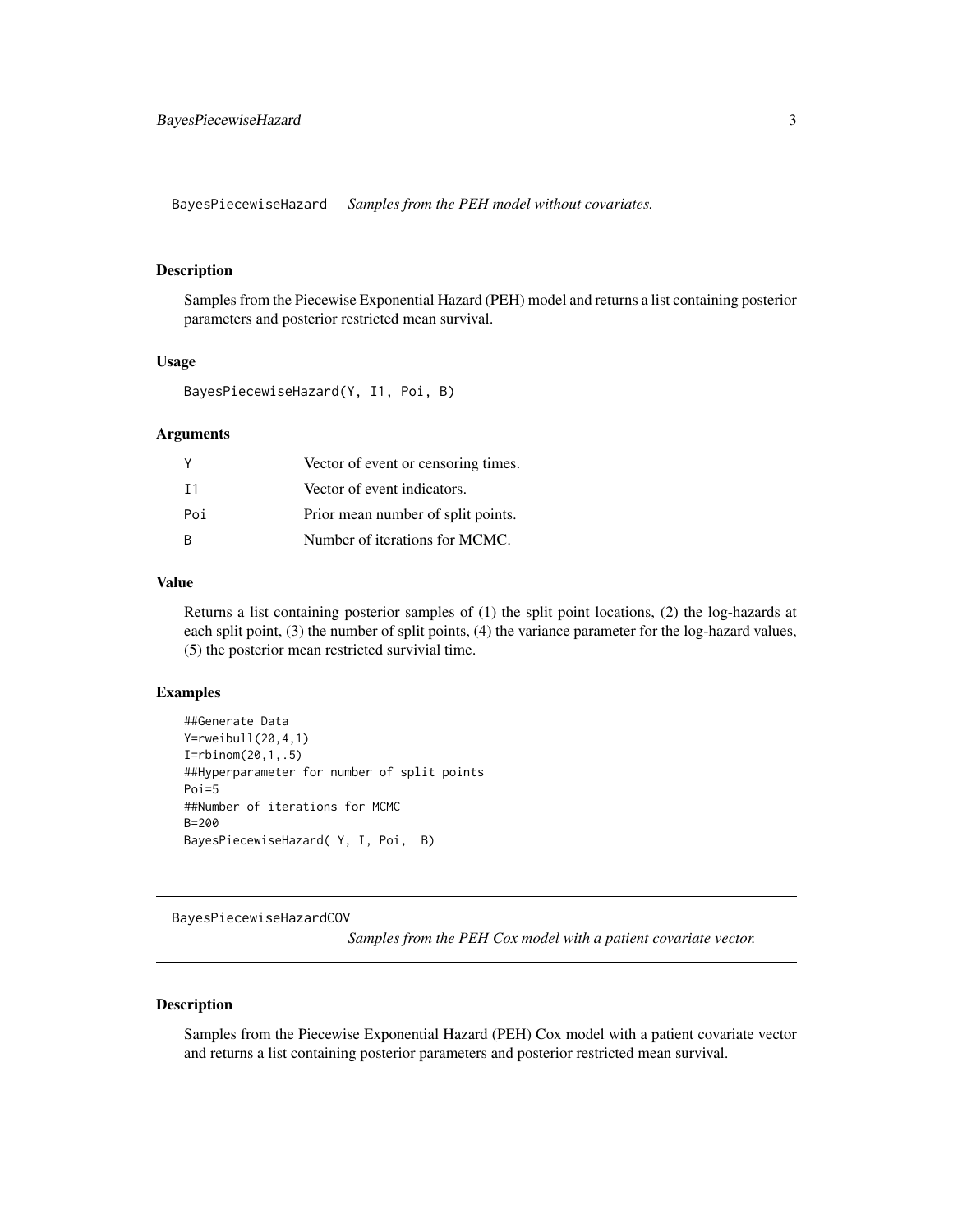#### <span id="page-3-0"></span>Usage

BayesPiecewiseHazardCOV(Y, I1, COV, Poi, B)

#### **Arguments**

| Υ   | Vector of event or censoring times.                 |
|-----|-----------------------------------------------------|
| T 1 | Vector of event indicators.                         |
| COV | Matrix of size nxp containing p patient covariates. |
| Poi | Prior mean number of split points.                  |
| B   | Number of iterations for MCMC.                      |

## Value

Returns a list containing posterior samples of (1) the split point locations, (2) the log-hazards at each split point, (3) the number of split points, (4) the variance parameter for the log-hazard values, (5) the coefficients in the Cox model.

#### Examples

```
##Generate Data
Y=rweibull(20,4,1)
I=rbinom(20,1,.5)
COV = matrix(rnorm(40, 0, 1), ncol=2)##Hyperparameter for number of split points
Poi=5
##Number of iterations for MCMC
B=200
BayesPiecewiseHazardCOV( Y, I,COV, Poi, B)
```
BayesPiecewiseHazardTrt

*Samples from the PEH Cox model with a patient covariate vector.*

#### Description

Samples from the Piecewise Linear Log-Hazard (PLLH) Cox model and returns a list containing posterior parameters and posterior restricted mean survival.

#### Usage

BayesPiecewiseHazardTrt(Y, I1, Trt, Poi, B)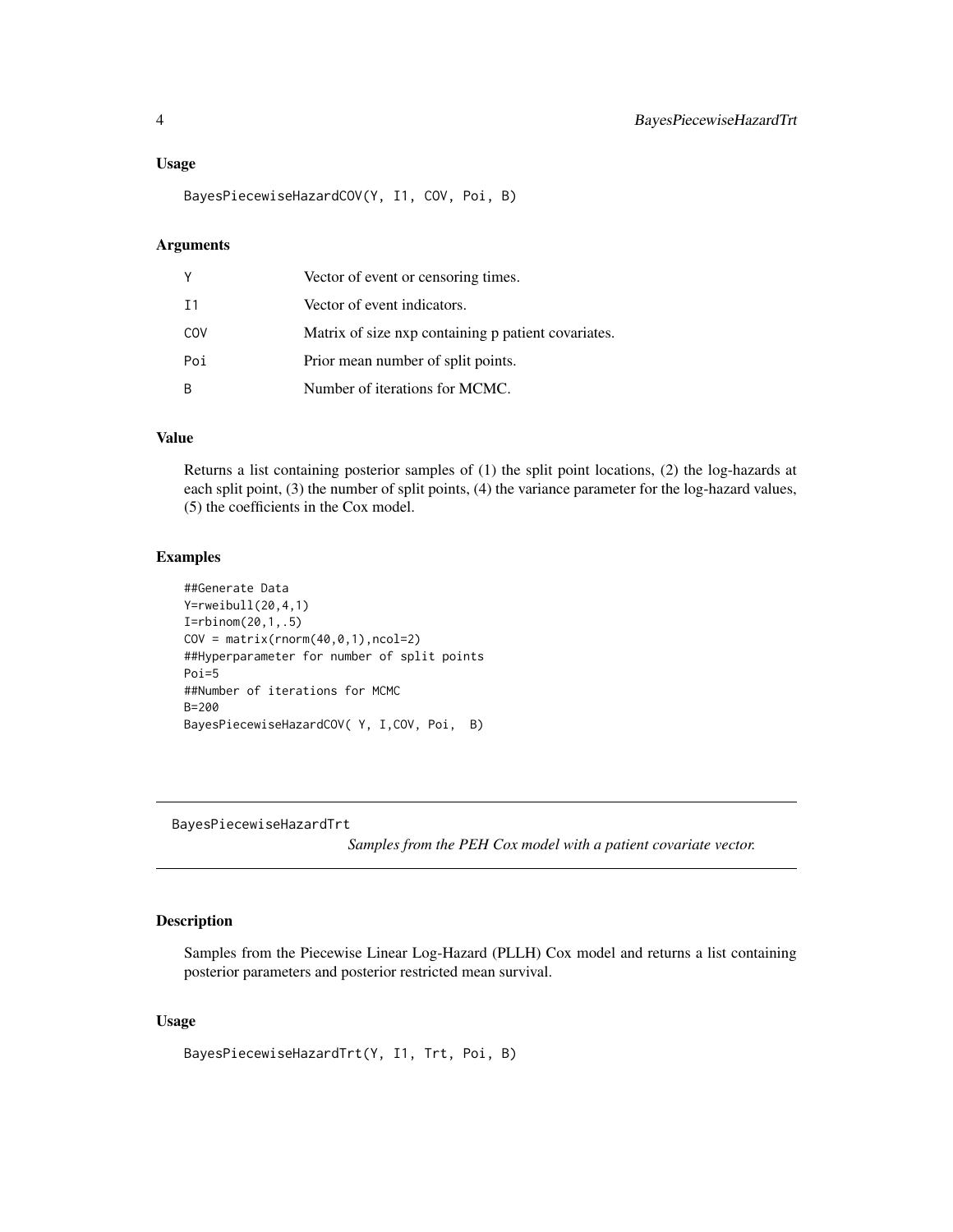## <span id="page-4-0"></span>Arguments

|     | Vector of event or censoring times.                     |
|-----|---------------------------------------------------------|
| T 1 | Vector of event indicators.                             |
| Trt | Vector containing patient treatment/control assignment. |
| Poi | Prior mean number of split points.                      |
| -B  | Number of iterations for MCMC.                          |

## Value

Returns a list containing posterior samples of (1) the split point locations, (2) the log-hazards at each split point, (3) the number of split points, (4) the variance parameter for the log-hazard values, (5) the treatment coefficient, (6) the mean restricted survivial time of the control therapy, (7) the mean restricted survival time of the treatment therapy.

## Examples

```
##Generate Data
Y=rweibull(20,4,1)
I=rbinom(20,1,.5)
Trt=rbinom(20,1,.5)
##Hyperparameter for number of split points
Poi=5
##Number of iterations for MCMC
B=200
BayesPiecewiseHazardTrt( Y, I,Trt, Poi, B)
```
BayesPiecewiseLinearLogHazard

*Samples from the PLLH model without covariates.*

## Description

Samples from the Piecewise Linear Log-Hazard (PLLH) model and returns a list containing posterior parameters and posterior restricted mean survival.

#### Usage

```
BayesPiecewiseLinearLogHazard(Y, I1, Poi, B)
```
## Arguments

|     | Vector of event or censoring times. |
|-----|-------------------------------------|
| T 1 | Vector of event indicators.         |
| Poi | Prior mean number of split points.  |
| R   | Number of iterations for MCMC.      |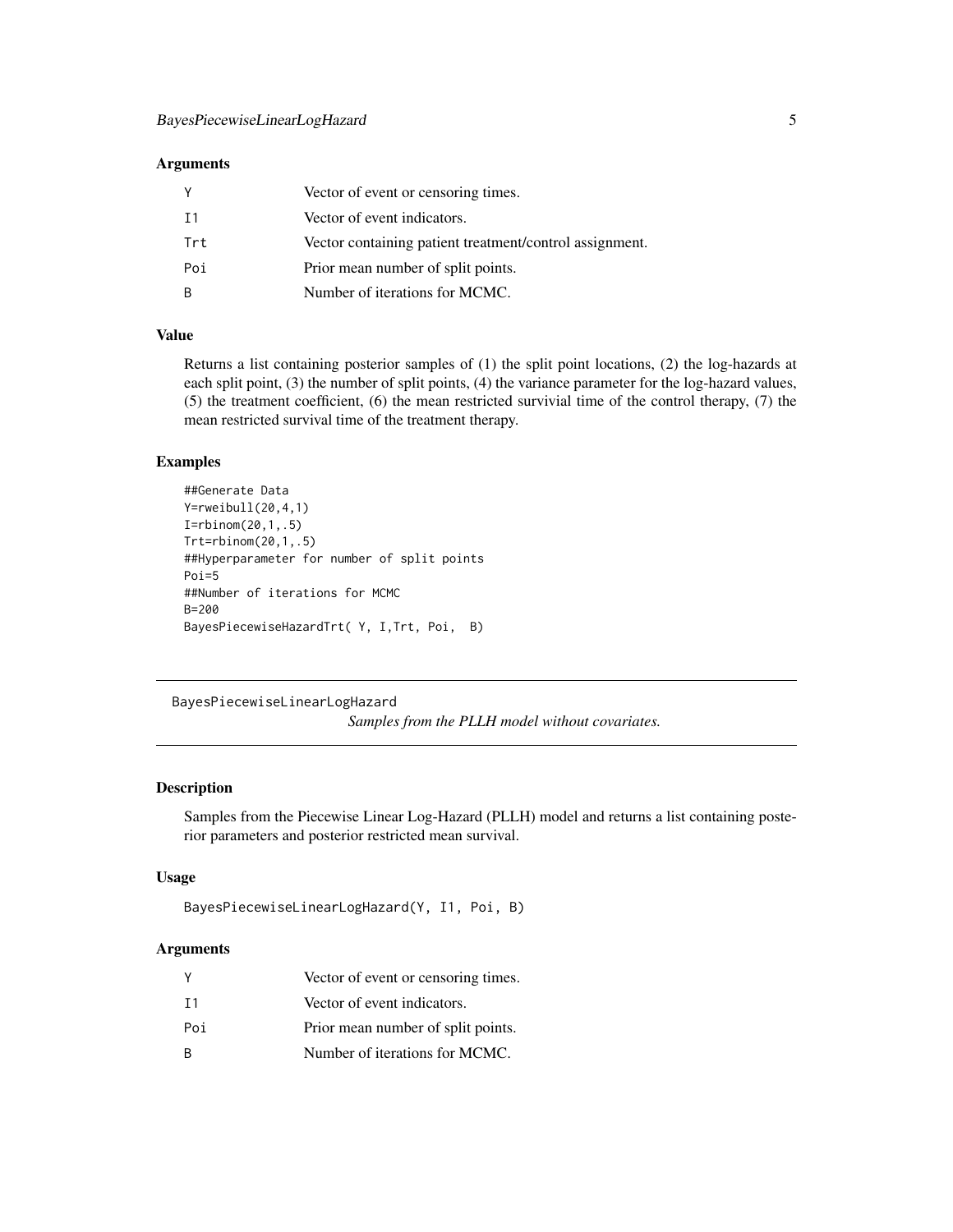## <span id="page-5-0"></span>Value

Returns a list containing posterior samples of (1) the split point locations, (2) the log-hazards at each split point, (3) the number of split points, (4) the variance parameter for the log-hazard values, (5) the posterior mean restricted survivial time.

#### Examples

```
##Generate Data
Y=rweibull(20,4,1)
I=rbinom(20,1,.5)
##Hyperparameter for number of split points
Poi=5
##Number of iterations for MCMC
B=200
BayesPiecewiseLinearLogHazard( Y, I, Poi, B)
```
BayesPiecewiseLinearLogHazardCOV *Samples from the PLLH Cox model with a patient covariate vector.*

#### Description

Samples from the Piecewise Linear Log-Hazard (PLLH) Cox model with a patient covariate vector and returns a list containing posterior parameters and posterior restricted mean survival.

#### Usage

BayesPiecewiseLinearLogHazardCOV(Y, I1, COV, Poi, B)

#### Arguments

| Υ              | Vector of event or censoring times.                 |
|----------------|-----------------------------------------------------|
| T <sub>1</sub> | Vector of event indicators.                         |
| COV            | Matrix of size nxp containing p patient covariates. |
| Poi            | Prior mean number of split points.                  |
| B              | Number of iterations for MCMC.                      |

## Value

Returns a list containing posterior samples of (1) the split point locations, (2) the log-hazards at each split point, (3) the number of split points, (4) the variance parameter for the log-hazard values, (5) the coefficients in the Cox model.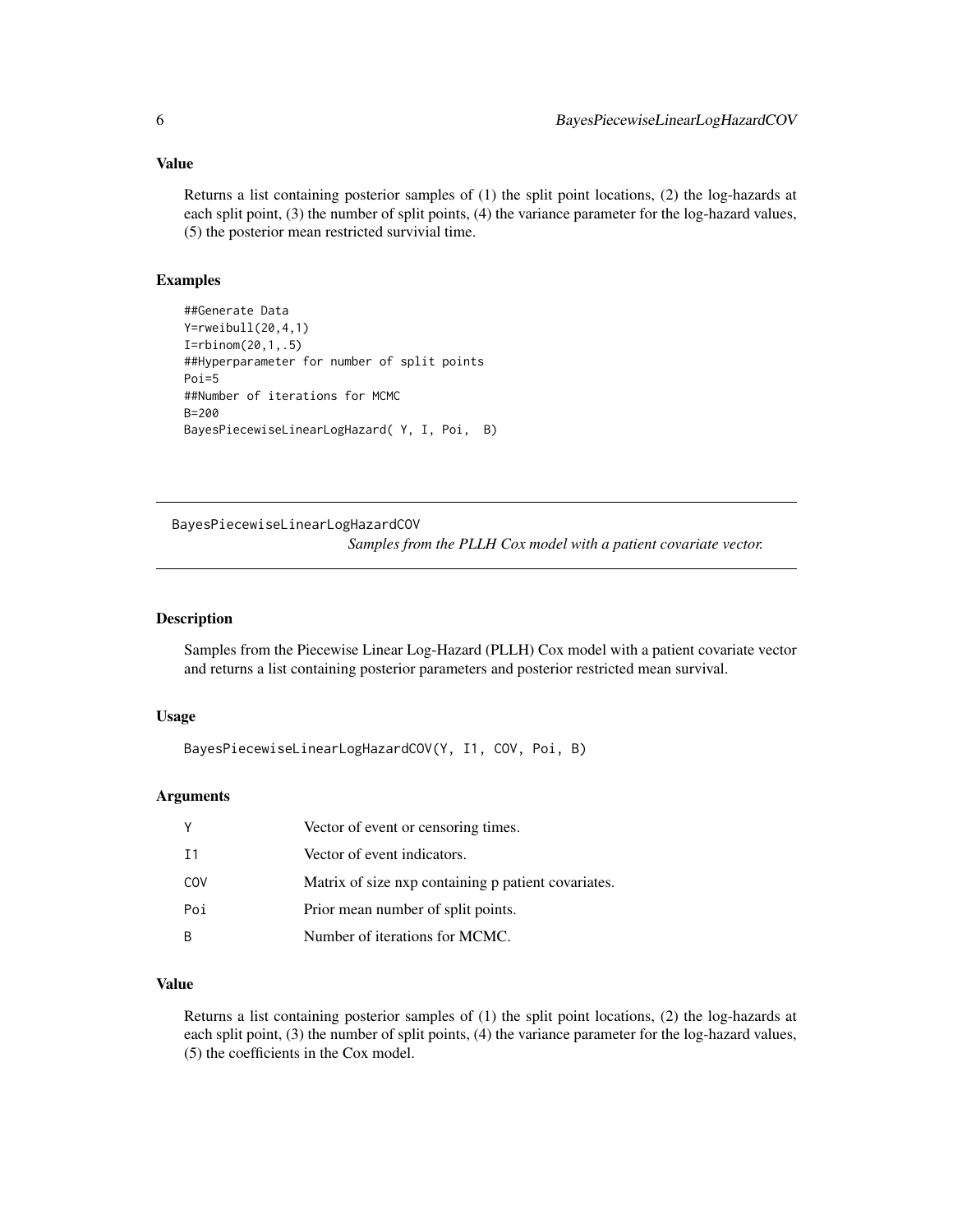## <span id="page-6-0"></span>BayesPiecewiseLinearLogHazardTrt 7

#### Examples

```
##Generate Data
Y=rweibull(20,4,1)
I=rbinom(20,1,.5)
COV = matrix(rnorm(40, 0, 1), ncol=2)##Hyperparameter for number of split points
Poi=5
##Number of iterations for MCMC
R = 200BayesPiecewiseLinearLogHazardCOV( Y, I,COV, Poi, B)
```
#### BayesPiecewiseLinearLogHazardTrt

*Samples from the PEH Cox model with a treatment indicator.*

#### Description

Samples from the Piecewise Exponential Hazard (PEH) Cox model with a treatment indicator and returns a list containing posterior parameters and posterior restricted mean survival.

#### Usage

BayesPiecewiseLinearLogHazardTrt(Y, I1, Trt, Poi, B)

#### Arguments

|     | Vector of event or censoring times.                     |
|-----|---------------------------------------------------------|
| Ι1  | Vector of event indicators.                             |
| Trt | Vector containing patient treatment/control assignment. |
| Poi | Prior mean number of split points.                      |
| B.  | Number of iterations for MCMC.                          |

## Value

Returns a list containing posterior samples of (1) the split point locations, (2) the log-hazards at each split point, (3) the number of split points, (4) the variance parameter for the log-hazard values, (5) the treatment coefficient, (6) the mean restricted survivial time of the control therapy, (7) the mean restricted survival time of the treatment therapy.

#### Examples

```
##Generate Data
Y=rweibull(20,4,1)
I=rbinom(20,1,.5)
Trt=rbinom(20,1,.5)
##Hyperparameter for number of split points
Poi=5
```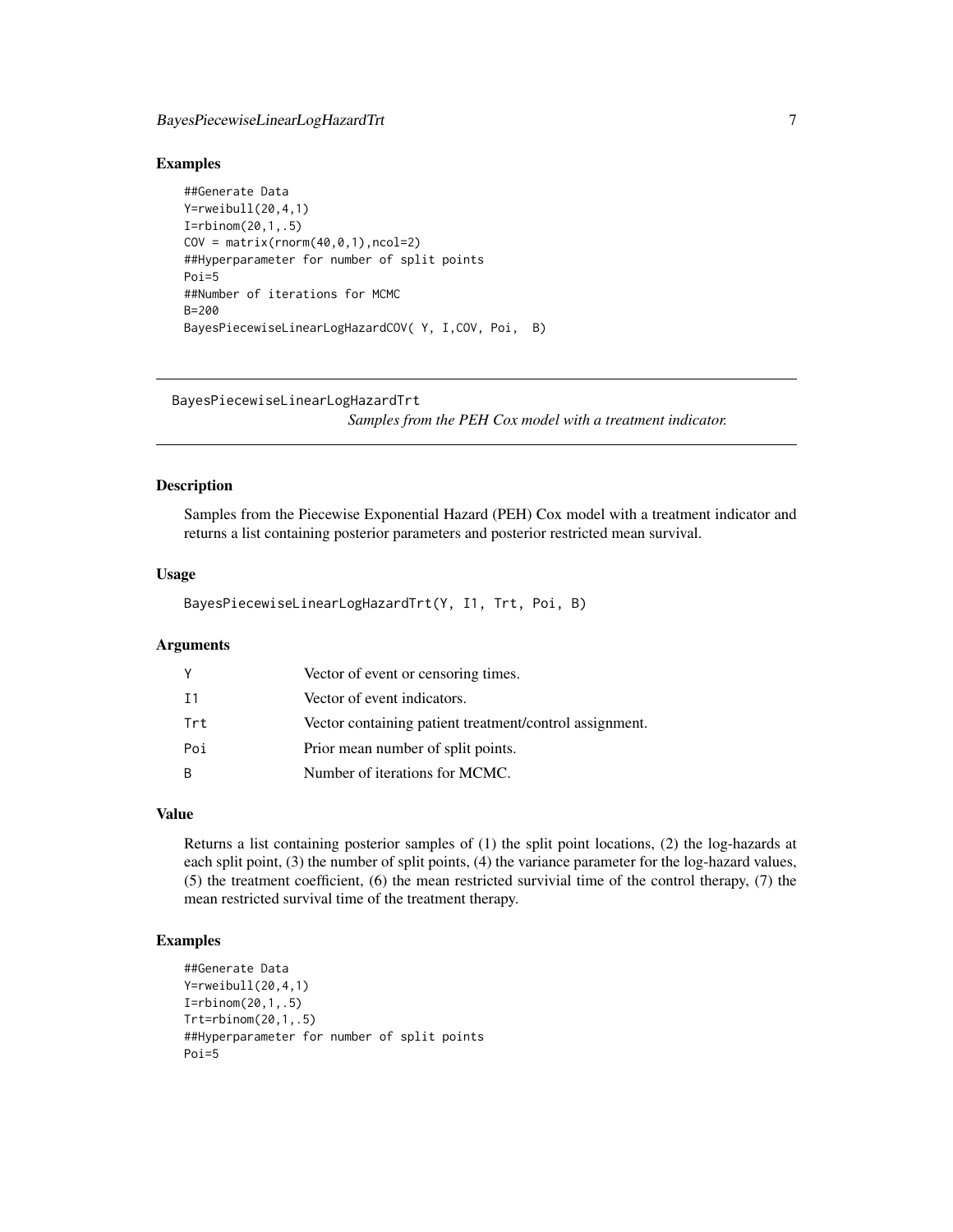```
##Number of iterations for MCMC
B=200
BayesPiecewiseLinearLogHazardTrt( Y, I,Trt, Poi, B)
```
GetALLHazLogSlope *Computes the posterior distribution of hazard value for a vector x for the Piecewise Linear Log Hazard model (PLLH)*

## Description

Computes the posterior distribution of hazard value for a vector x for the Piecewise Linear Log Hazard model (PLLH)

## Usage

```
GetALLHazLogSlope(x, G1)
```
## Arguments

|    | Vector of times to compute the posterior mean hazard function              |
|----|----------------------------------------------------------------------------|
| G1 | List of posterior samples from the BayesPiecewiseLinearLogHazard function. |

#### Value

Matrix containing the posterior distribution of hazard values  $h(x)$ 

| GetALLHazPiece | Computes the posterior hazard values for a vector x for the Piecewise |
|----------------|-----------------------------------------------------------------------|
|                | Exponential Hazard model (PEH)                                        |

#### Description

Computes the posterior hazard values for a vector x for the Piecewise Exponential Hazard model (PEH)

## Usage

```
GetALLHazPiece(x, G1)
```
## Arguments

|    | Vector of times to compute the hazard.                            |
|----|-------------------------------------------------------------------|
| G1 | List of posterior samples from the BayesPiecewiseHazard function. |

#### Value

Matrix containing the posterior distribution of hazard values  $h(x)$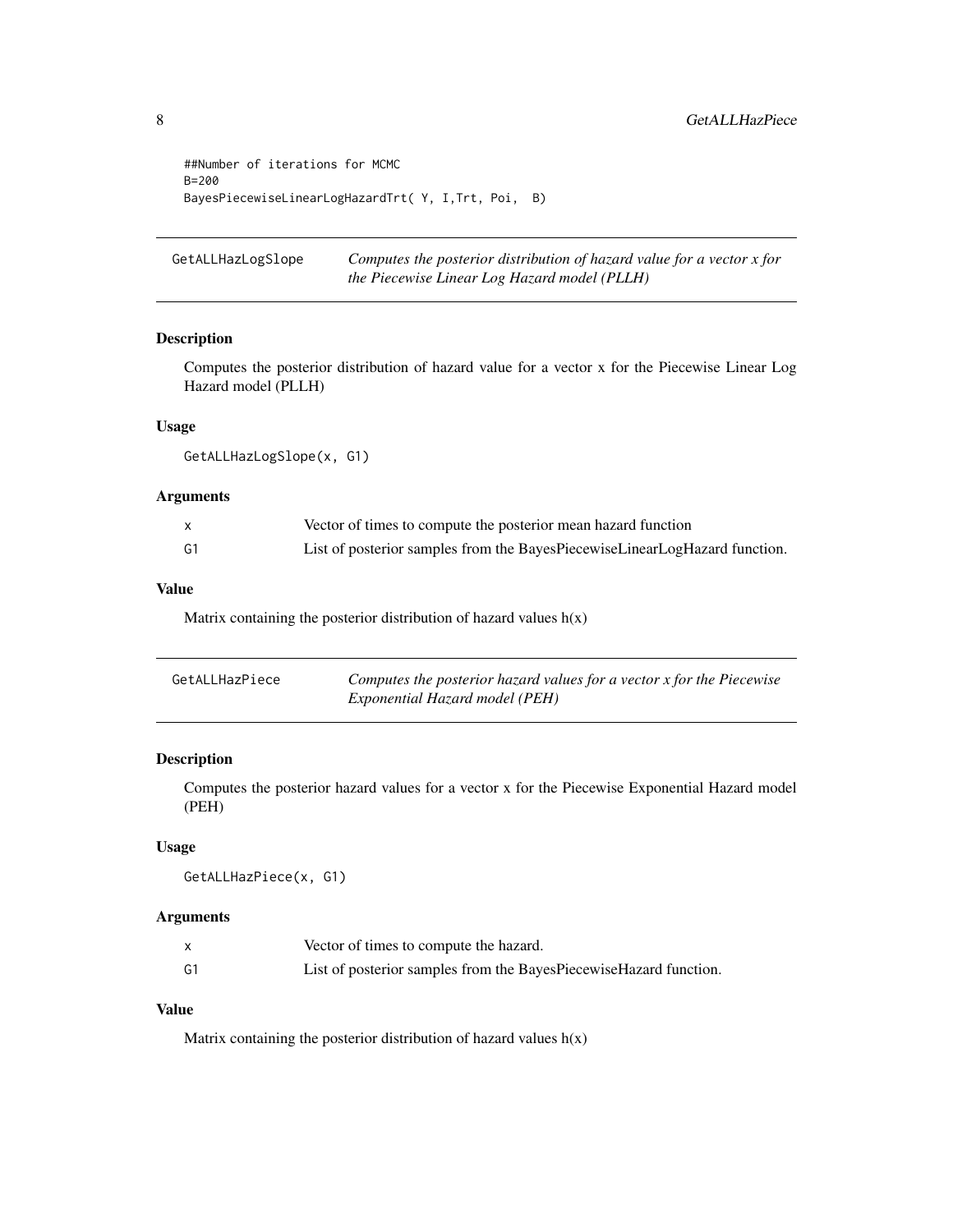<span id="page-8-0"></span>GetALLSurvPEH *Computes the posterior distribution of survival probabilities for a vector x for the Piecewise Exponential Hazard model (PEH)*

## Description

Computes the posterior distribution of survival probabilities for a vector x for the Piecewise Exponential Hazard model (PEH)

## Usage

GetALLSurvPEH(x, G1)

#### Arguments

|    | Vector of times to compute the posterior mean survival probability.     |
|----|-------------------------------------------------------------------------|
| G1 | List of posterior samples from the BayesPiecewiseLinearHazard function. |

## Value

Matrix containing the posterior distribution of survival probabilities  $S(x)$ 

| GetALLSurvPLLH | Computes posterior distribution of survival probabilities for a vector |
|----------------|------------------------------------------------------------------------|
|                | <i>x</i> for the Piecewise Linear Log Hazard model (PLLH)              |

## Description

Computes posterior distribution of survival probabilities for a vector x for the Piecewise Linear Log Hazard model (PLLH)

#### Usage

GetALLSurvPLLH(x, G1)

## Arguments

|    | Vector of times to compute the posterior mean survival probability.        |
|----|----------------------------------------------------------------------------|
| G1 | List of posterior samples from the BayesPiecewiseLinearLogHazard function. |

## Value

Matrix containing the posterior distribution survival probabilities  $S(x)$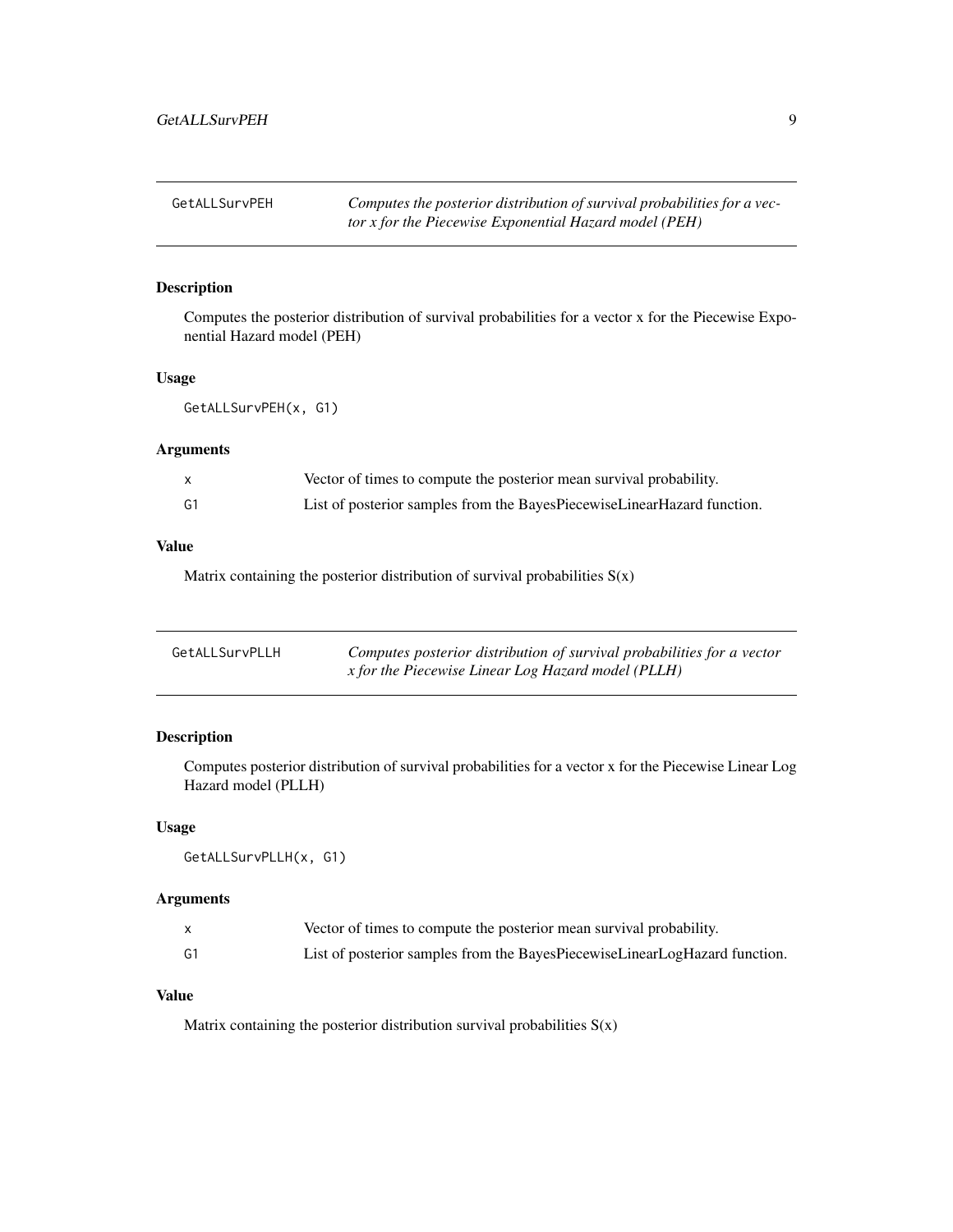<span id="page-9-0"></span>PostMeanHazLogSlope *Computes the posterior mean hazard value for a vector x for the Piecewise Linear Log Hazard model (PLLH)*

## Description

Computes the posterior mean hazard value for a vector x for the Piecewise Linear Log Hazard model (PLLH)

## Usage

PostMeanHazLogSlope(x, G1)

## Arguments

|    | Vector of times to compute the posterior mean hazard function              |
|----|----------------------------------------------------------------------------|
| G1 | List of posterior samples from the BayesPiecewiseLinearLogHazard function. |

## Value

Vector containing the posterior mean hazard values  $h(x)$ 

| PostMeanHazPiece | Computes the posterior mean hazard values for a vector $x$ for the |
|------------------|--------------------------------------------------------------------|
|                  | Piecewise Exponential Hazard model (PEH)                           |

## Description

Computes the posterior mean hazard values for a vector x for the Piecewise Exponential Hazard model (PEH)

#### Usage

```
PostMeanHazPiece(x, G1)
```
## Arguments

|    | Vector of times to compute the posterior mean hazard.             |
|----|-------------------------------------------------------------------|
| G1 | List of posterior samples from the BayesPiecewiseHazard function. |

## Value

Vector containing the posterior mean hazard values  $h(x)$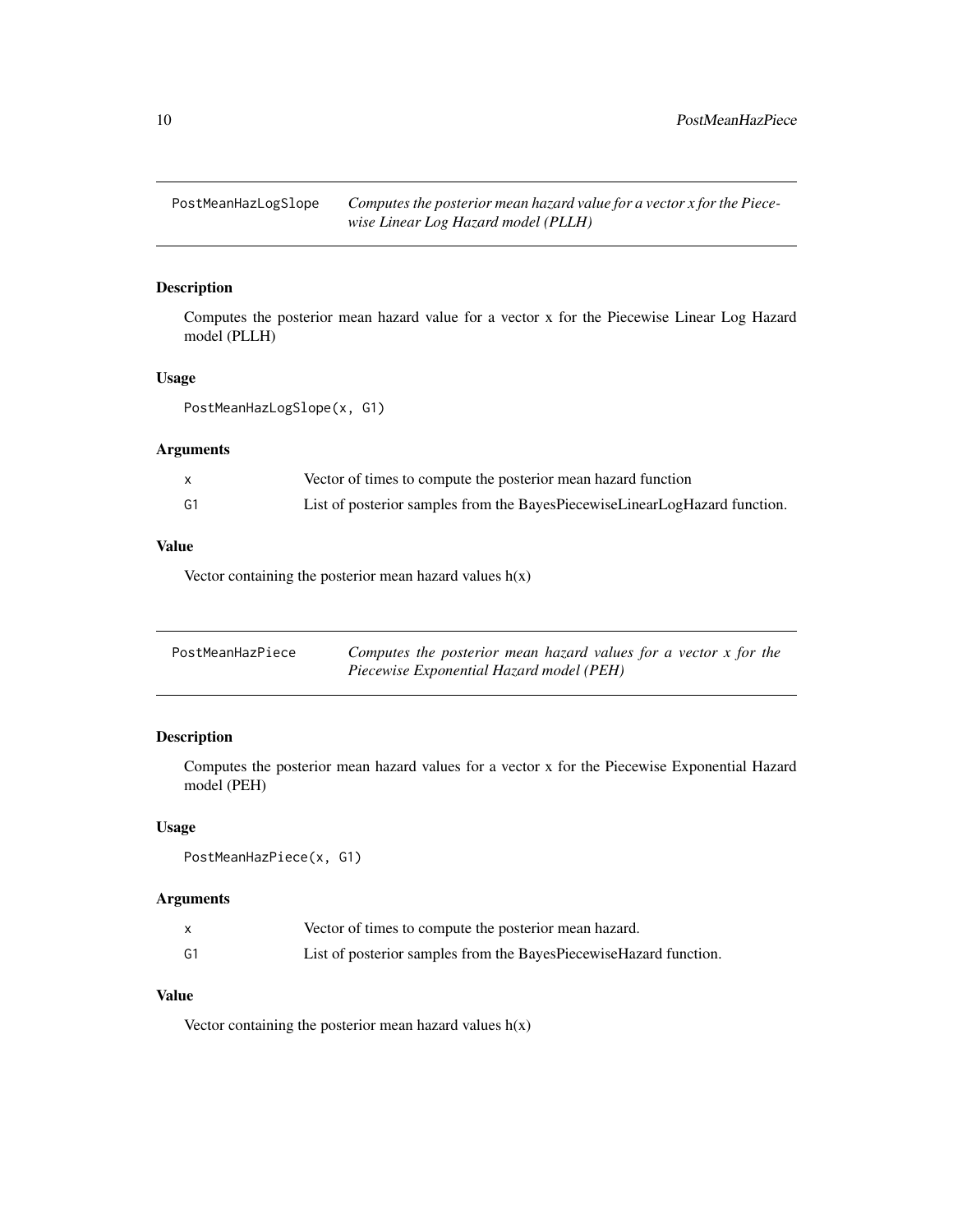<span id="page-10-0"></span>PostMeanSurvPEH *Computes the posterior mean survival probabilities for a vector x for the Piecewise Exponential Hazard model (PEH)*

## Description

Computes the posterior mean survival probabilities for a vector x for the Piecewise Exponential Hazard model (PEH)

## Usage

```
PostMeanSurvPEH(x, G1)
```
#### Arguments

|    | Vector of times to compute the posterior mean survival probability.     |
|----|-------------------------------------------------------------------------|
| G1 | List of posterior samples from the BayesPiecewiseLinearHazard function. |

## Value

Vector containing the posterior mean survival probabilities  $S(x)$ 

| PostMeanSurvPLLH | Computes the posterior mean survival probabilities for a vector $x$ for |
|------------------|-------------------------------------------------------------------------|
|                  | the Piecewise Linear Log Hazard model (PLLH)                            |

## Description

Computes the posterior mean survival probabilities for a vector x for the Piecewise Linear Log Hazard model (PLLH)

#### Usage

```
PostMeanSurvPLLH(x, G1)
```
#### Arguments

|                | Vector of times to compute the posterior mean survival probability.        |
|----------------|----------------------------------------------------------------------------|
| G <sub>1</sub> | List of posterior samples from the BayesPiecewiseLinearLogHazard function. |

## Value

Vector containing the posterior mean survival probabilities  $S(x)$